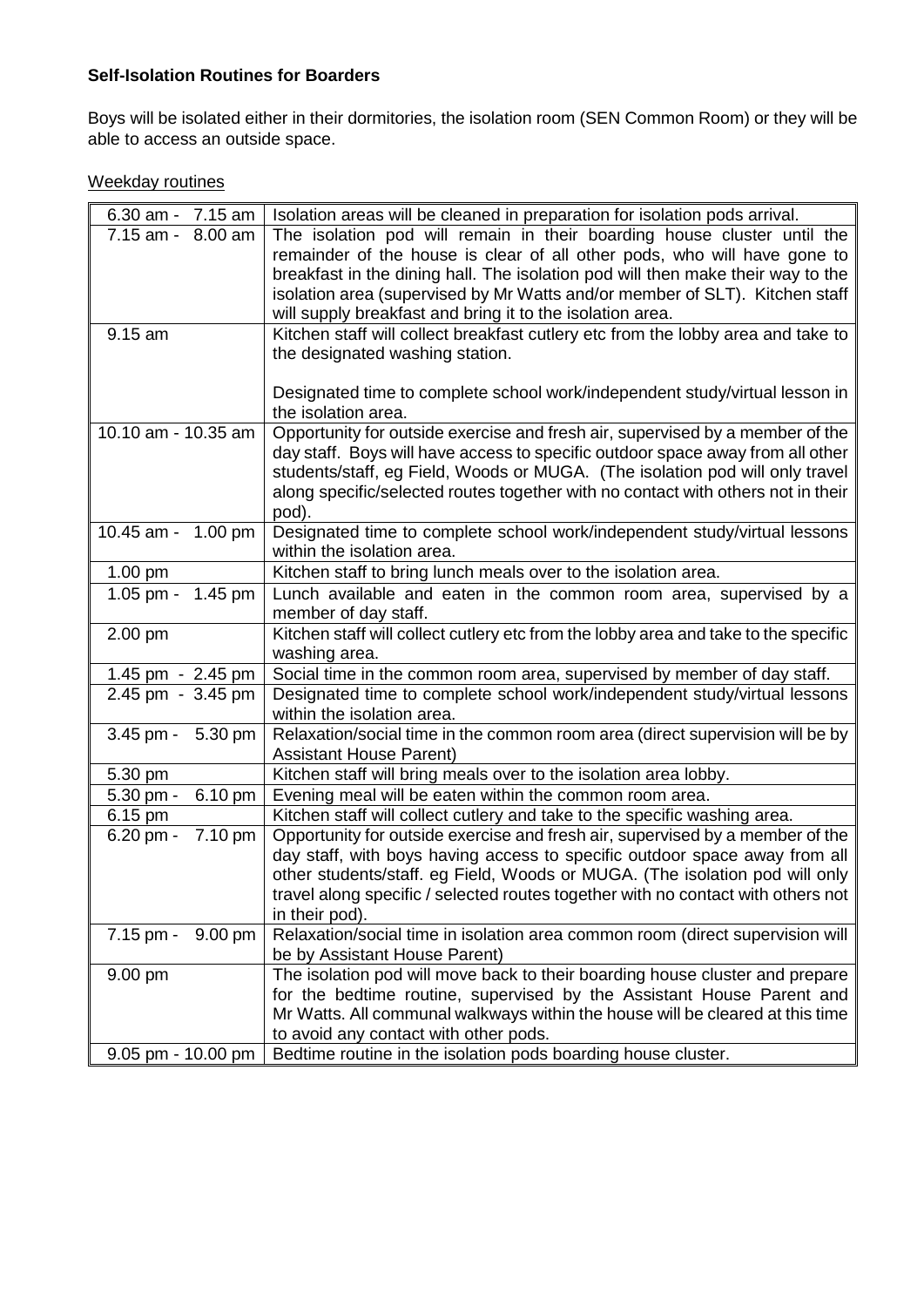Weekend routine

## **Friday**

| 3.45 pm - 5.30 pm    | Relaxation/social time in the common room area (direct supervision will be by    |
|----------------------|----------------------------------------------------------------------------------|
|                      | a member of leadership team).                                                    |
| 5.30 pm              | Kitchen staff will bring meals over to the isolation area lobby.                 |
| 5.30 pm - 6.10 pm    | Evening meal will be eaten within the common room area (supervised by            |
|                      | Mr Watts).                                                                       |
| 6.15 pm              | Kitchen staff will collect cutlery and take to the specific washing area.        |
| 6.20 pm - 7.20 pm    | Opportunity for outside exercise and fresh air, supervised by a member of        |
|                      | staff, with boys having access to specific outdoor space away from all other     |
|                      | students/staff. eg Field, Woods or MUGA. (The isolation pod will only travel     |
|                      | along specific/selected routes together with no contact with others not in their |
|                      | pod) supervised by Mr Watts).                                                    |
| 7.20 pm - 9.00 pm    | Relaxation/social time in isolation area common room (direct supervision will    |
|                      | be by Assistant House Parent/Mr Watts.                                           |
| $9.00 \text{ pm}$    | The isolation pod will move back to their boarding house cluster and prepare     |
|                      | for the bedtime routine supervised by Mr Watts. All communal walkways            |
|                      | within the house will be cleared at this time to avoid any contact with other    |
|                      | pods.                                                                            |
| $9.05$ pm - 10.00 pm | Bedtime routine in the isolation pods boarding house cluster.                    |

## **Saturday**

| 8.00 am - 9.00 am                | Isolation areas cleaned in preparation for isolation pods arrival.               |
|----------------------------------|----------------------------------------------------------------------------------|
| 9.15 am                          | The isolation pod will make their way to the isolation area (supervised by       |
|                                  | Matron on duty).                                                                 |
| 9.30 am                          | Kitchen staff will supply breakfast and bring it to the isolation area.          |
| 10.00 am - 11.15 am              | Opportunity for outside exercise and fresh air, supervised by a member of the    |
|                                  | boarding staff on weekend duty, with boys having access to specific outdoor      |
|                                  | space away from all other students/staff. eg Field, Woods or MUGA. (The          |
|                                  | isolation pod will only travel along specific/selected routes together with no   |
|                                  | contact with others not in their pod). Matron will continue to supervise any     |
|                                  | boys not wishing to go outside in the isolation area.                            |
| 10.30 am                         | Kitchen staff will collect breakfast cutlery etc from the lobby area and take to |
|                                  | the designated washing station.                                                  |
| $11.15$ am -<br>1.30 pm          | Social time in the common room area, supervised by Matron.                       |
| 1.30 pm                          | Kitchen staff to bring lunch meals over to the isolation area.                   |
| $2.00 \text{ pm}$<br>$1.30$ pm - | Lunch available and eaten in the common room area, supervised by Matron          |
|                                  | on duty.                                                                         |
| 2.15 pm - 3.15 pm                | Opportunity for outside exercise and fresh air, supervised by a member of the    |
|                                  | boarding staff on weekend duty, with boys having access to specific outdoor      |
|                                  | space away from all other students/staff. eg Field, Woods or MUGA. (The          |
|                                  | isolation pod will only travel along specific/selected routes together with no   |
|                                  | contact with others not in their pod). Matron will continue to supervise any     |
|                                  | boys not wishing to go outside in the isolation area.                            |
| 2.30 pm                          | Kitchen staff will collect cutlery and take to the specific washing area.        |
| 5.30 pm<br>$3.15$ pm -           | Social time in the common room area, supervised by Matron.                       |
| 5.30 pm                          | Kitchen staff will bring meals over to the isolation area lobby.                 |
| 5.30 pm - 6.10 pm                | Evening meal will be eaten within the common room area (supervised by a          |
|                                  | member of the boarding staff).                                                   |
| 6.30 pm                          | Kitchen staff will collect cutlery and take to the specific washing area.        |
| 6.15 pm -<br>$9.00 \text{ pm}$   | Social time in the common room area, supervised by boarding staff.               |
| 9.00 pm                          | The isolation pod will move back to their boarding house cluster and prepare     |
|                                  | for the bedtime routine supervised by a member of the boarding staff. All        |
|                                  | communal walkways within the house will be cleared at this time to avoid any     |
|                                  | contact with other pods.                                                         |
| $9.05$ pm - 10.00 pm             | Bedtime routine in the isolation pods boarding house cluster.                    |